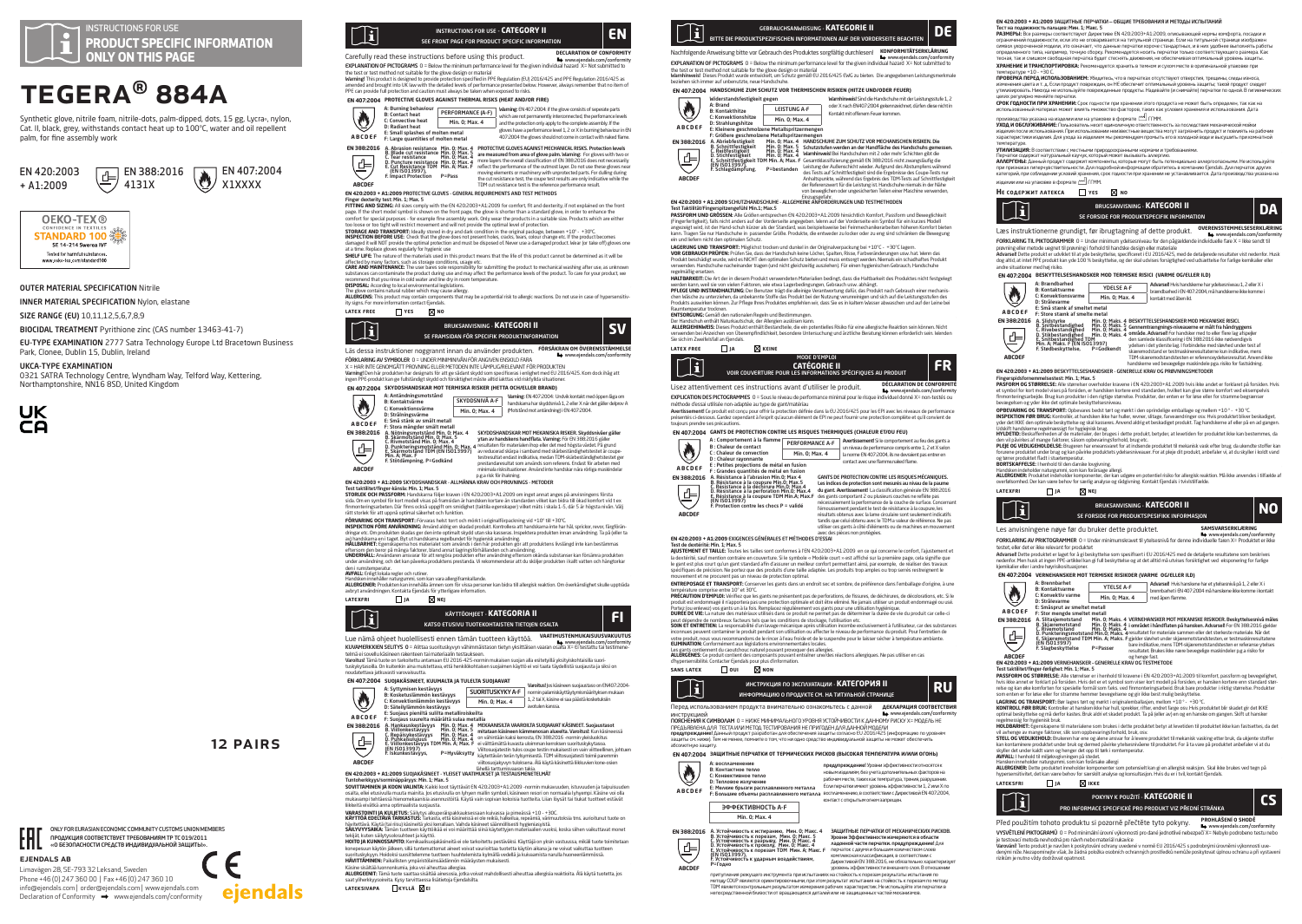## **EN 407:2004 OCHRANNÉ RUKAVICE CHRÁNÍCÍ PŘED TEPELNÝMI RIZIKY (TEPLEM NEBO OHNĚM)**

### A: Hoření<br>B: Kontaktní teolo VÝKONNOST A-F Varování! Pokud mají rukavice úroveň ochrany 1, 2 nebo X vůči hoření podle EN 407:2004, neměly by se dostat do kontaktu s  $\ddot{\bm{\theta}}$ B: Kontaktní teplo v ríkom vod A-1<br>C: Konvektivní teplo Min. 0; Max. 4 otevřeným ohněm.<br>D: Vystěriár teplo D. vyzařující teplo<br>F: Malá vystříknítí roztaveného materiálu **ABCDEF** e: malé vystříknutí roztaveného materiálu<br>F: Velké množství roztaveného materiálu F: Velké množství roztaveného materiálu **EN 388:2016** A. Odolnost vůči oděru – Min. 0; Max. 4<br>B. Odolnost vůči prořezu Min. 0; Max. 5<br>C. Odolnost vůči přetržení Min. 0; Max. 4<br>D. Odolnost vůči prořezu TDM<br>E. Odolnost vůči prořezu TDM OCHRANNE RUKAVICE CHRANICI PRED MECHANICKYMI RIZIKY. Urovné<br>ochrany jsou měřeny v oblasti dlaně rukavice. Varování! V případě<br>rukavic se dvěma nebo více vrstvami neodráží celková klasifikace EN<br>38822016 nutně výkomnost pov

c. Oddinost Vuci prorezu TDM<br>Min. A: May. F (FN ISO13997) Min. A; Max. F (EN ISO13997)<br>F. Ochrana proti nárazům P=Úspěch brovedené metodou TOM jsou referenční. Nepoužívejte tyto r<br> blizkosti nárazům P=Úspěch blizkosti pohyblivých součástí ani st **ABCDEF**

## < **EN 420:2003 + A1:2009** OCHRANNÉ RUKAVICE – OBECNÉ POŽADAVKY A TESTOVACÍ METODY

Zkouška obratnosti prstú: Min. 1; Max. 5<br>MĚŘENÍ A URČENÍ VELIKOSTI: Všechny velikosti odpovídají normě EN 420:2003+A1:2009 z hlediska pohodlí, velikosti a obratnosti,<br>pokud to není uvedeno jinak na přední stránce. Pokud je béžná rukavice, aby poskytovala lepší pohodli při použití pro zvláštní účely, například při jemné montážní práci. Používejte použe<br>produkty vhodné velikosti. Produkty, které jsou příliš volné nebo příliš těsné, budou omezo

opfmanii uroven ochrany.<br>Reference of the state of the state of the state of the state of the state of the state of the state of the state of the state of the state of the state of the state of the state of the state of th

**neobsahuje latex ano žádný**

# CONSULTE LA PRIMERA PÁGINA PARA OBTENER INFORMACIÓN ESPECÍFICA DEL PRODUCTO INSTRUCCIONES DE USO - **CATEGORÍA II ES**

Lea atentamente estas instrucciones antes de utilizar el producto. **DECLARACIÓN DE CONFORM** 

www.ejendals.com/conformity EXPLICACIÓN DE LOS PICTOGRAMAS0 = por debajo del nivel de rendimiento mínimo para el riesgo individual dado X = no

sometido a la prueba o bien método de prueba no adecuado para el diseño o material del guante.<br>**Advertencial** Este producto se ha diseñado para proporcionar la protección específicada en EU 2016/425 con los niveles detalla proporcionar protección completa, y siempre hay que actuar con precaución ante la exposición a riesgos. **EN 407:2004 GUANTES DE PROTECCIÓN FRENTE A RIESGOS TÉRMICOS (CALOR Y/O FUEGO)**

A: Comportamiento rente al fuego RENDIMIENTO A-F Advertencia! Si los guantes tienen un nivel de rendimiento 1, 2 ó X para el comportamiento frente al fuego conforme a EN 407:2004, B: Calor por contacto C: Calor convectivo D: Calor radiante Min. 0; Max. 4 los guantes no deben entrar en contacto con llamas desnudas.

**ABCDEF**

**ABCDEF**

 $\blacklozenge$ 

ettevaatlikult.

E: Pequeñas salpicaduras de metal fundido<br>F: Grandes cantidades de metal fundido<br>A. Resistencia a las abrasión Min. O: máx. 4<br>B. Resistencia a los cortes por hoja Min. O: máx. 5<br>C. Resistencia al desgarro Min. O: máx. 4<br>D. **EN 388:2016** ⋐

máx,  $A$ <br>  $\uparrow$   $\uparrow$   $\uparrow$   $\uparrow$   $\uparrow$   $\uparrow$   $\uparrow$   $\uparrow$   $\uparrow$   $\uparrow$   $\uparrow$   $\uparrow$   $\uparrow$   $\uparrow$   $\uparrow$   $\uparrow$   $\uparrow$   $\uparrow$   $\uparrow$   $\uparrow$   $\uparrow$   $\uparrow$   $\uparrow$   $\uparrow$   $\uparrow$   $\uparrow$   $\uparrow$   $\uparrow$   $\uparrow$   $\uparrow$   $\uparrow$   $\uparrow$   $\uparrow$   $\uparrow$   $\uparrow$ 

el resultado de rendimiento de referencia. No utilice estos guantes cerca de maquinaria o elementos móviles con componentes sin proteger.

## **EN 420:2003 + A1:2009** GUANTES DE PROTECCIÓN: REQUISITOS GENERALES Y MÉTODOS DE PRUEBA

Prueba de destreza digital: Mín. 1; máx. 5 **AJUSTE Y TAMAÑO:** Todos los tamaños cumplen la norma EN 420:2003+A1:2009 en cuanto a comodidad, ajuste y destreza, si no se explica en la primera página. Si en la primera página se muestra el símbolo de modelo corto, el guante es más corto que un<br>guante estándar, con el fin de mejorar el confort para fines especiales; por ejemplo, trabajo productos de la talla adecuada. Los productos que vayan demasiado holgados o demasiado apretados impedirán el movimiento y no proporcionarán el nivel óptimo de protección.

**ALMACENAMIENTO Y TRANSPORTE:** Idealmente deben almacenarse en un lugar seco y oscuro, dentro del paquete original, a

entre 10° y -30 °C.<br>**INSPECCIÓN ANTES DEL USO:** Compruebe que el guante no presente agujeros, grietas, desgarros, cambio de color, etc. Si el producto<br>resulta dañado NO proporciona la protección óptima por lo que debe dese quítese) los guantes de uno en uno. Cámbiese los guantes periódicamente para garantizar la higiene.<br>**VIDA ÚTIL:** Debido a la naturaleza de los materiales utilizados en este producto no puede determinarse la vida útil del p

que se verá afectado por muchos factores, como las condiciones de almacenamiento, el uso, etc.<br>**CUIDADOS Y MANTENIMIENTO:** El usuario es el único responsable de enviar el producto a proceso del lavado mecánico después de s su producto, le recomendamos que lo aclare con agua fría y lo seque al aire a temperatura ambiente.<br>El IMINACIÓN: Confermo a la logislación modioambiontal local.

**ELIMINATON:** Conforme a la legidación medioambiental local.<br>**Al LEAGENOS**: Este producto puede contener componentes que podían suponer un riesgo potencial de reacciones alérgicas. No utilizar<br>**ALEAGENOS**: Este producto pu

**sin látex sí no**



Lugege enne antud toote kasutamist käesolevat juhendit hoolikalt. **VASTAVUSDEKLARATSIOON** www.ejendals.com/conformity PILTIDE SELGITUS 0 = Antud inidividuaalriski kohta alla minimaalse toimivustaseme. X= Ei esitatud testimiseks või testmeetod

polnud kinda disaini või materjali jaoks sobilik!<br>**Hoiatus!** Antud toode on mõeldud kasutamiseks olukorras,kus on vajalik kaitse EU 2016/425 kehtestatud oludes ja allpool esitatud kaitsetaseme juures. Pidage siiski meele, et ükski isikukaitsevahend ei taga täielikku kaitset ja riskiolukorras tuleks alati tegutseda

### **EN 407:2004 KAITSEKINDAD TERMILISTE (KUUMUS JA/VÕI TULI) OHTUDE VASTU**

|  |                    | A: Vastupidavus süttimisele<br>B: Vastupidavus kokkupuutele kuuma pinnaga                                                          |                                                                                        | KAITSFTASF A-F | Holatus! Kui kinnaste termiliste<br>ohtude (kuumuse ja/või tule) toimi- |                                                                                                                                                                                                                                                                                                                                      |
|--|--------------------|------------------------------------------------------------------------------------------------------------------------------------|----------------------------------------------------------------------------------------|----------------|-------------------------------------------------------------------------|--------------------------------------------------------------------------------------------------------------------------------------------------------------------------------------------------------------------------------------------------------------------------------------------------------------------------------------|
|  | والي               | C: Vastupidavus õhukuumusele/sooiavoole<br>D: Vastupidavus sooiuskiireusele                                                        |                                                                                        |                | Min. 0: Max. 4                                                          | vustase on 1. 2 või X (standard EN<br>407:2004), ei tohiks need sattuda                                                                                                                                                                                                                                                              |
|  | ABCDEF             | E: Vastupidavus sulametalli väikestele<br>pritsmetele                                                                              |                                                                                        |                | kontakti lahtise leegiga.                                               |                                                                                                                                                                                                                                                                                                                                      |
|  |                    | F: Vastupidavus sulametalli suurtele<br>pritsmetele                                                                                |                                                                                        |                |                                                                         |                                                                                                                                                                                                                                                                                                                                      |
|  | <b>EN 388:2016</b> | A. Kulumiskindlus<br><b>B. Lõikekindlus</b><br>C. Rehimiskindlus<br>D. Torkekindlus<br><b>F. Löjkekindlus TDM</b><br>(FN ISO13997) | Min. 0: Max. 4<br>Min. 0: Max. 5<br>Min. 0: Max. 4<br>Min. 0: Max. 4<br>Min. A: Max. F |                |                                                                         | MEHAANILISTE OHTUDE EEST KAITSVAD KINDAD. Kaitsetaset<br>möödetakse kinda peopesa piirkonnast. Hojatus! Kahe- või<br>enamakihiliste kinnaste korral ei pruugi EN 388:2016 üldklassifikatsioo<br>kajastada pealmise kihi toimivust. Lõikekindluse puhul on coop<br>katsetulemus vaid näitlik, samal aial kui TDM lõikekindluse katset |
|  |                    | F. Pörutuse kaitse                                                                                                                 | P=Lähitud                                                                              |                |                                                                         | . 23. Historia de Albert estadounidense e como Mardold el Antol Leger de de Ministerio                                                                                                                                                                                                                                               |

**EUSE Torical Transformation**<br> **E. Collection during the Mark All Scheduler**<br> **E. Collection dus TDM Min. At Hax. F** existed pealme laht tomstee to like the street performance last energy of the ISO 19997)<br> **ARCORE PER A** 

**Liikuvustet: Min. 1; Hax. 5**<br>**SOBNUS JA SUURUSED:** Kõik suurused vastavad mugavuse, sobivuse ja liikuvuse osas EN 420:2003+A1:2009 standardile,<br>kui esliehel pole märgitud teisiti. Kui esiküljel on toodud ühikese mudeli sü

olevad tooted piiravad liikumist ja ei paku optimaalset kaitset.<br>**HOIUSTAMINE JA TRANSPORT:** Ideaalsed hoiutingimused on kuivas ja pimedas ruumis ning originaalpakendis, temperatuurivahemikus +10º - +30ºC. **KONTROLLIGE ENNE KASUTAMIST:** Veenduge, et kindal poleks auke, pragusid, rebendeid, värvimuutust jne. Kui toode on kahjustatud

pole selle laitoteinine optimaline ja see tuleis minema visata. Kandie kindaid (või võtke need käest) ükshasval Vahetage kindad<br>Tolgeemilisels kasutamiseks regulaarelt välja.<br>Põljust Talja (kasuta toote kasutatud mareljail

**KASUTUSELT KÖRVALDAHINE** Lähtuvalt kohalkest keskkonnanöuetest.<br>**Kinnas sisaldab looduslikku kunmi,** mis võlb põhjustada alkegiat.<br>**ALLERGEENID:** Annut otode sisaldab komponente, mis võlvad põhjustada alkegilsi reaktsioon



modszer nem volt megtelelo a kesztyu kivitele vagy anyaga szempontjabol<br>Figyelmeztetés! Ezt a terméketa EU 2015/425 által meghatározott védelen biztosítására tervezték, melynek szintjei alább láthatók.<br>Arra azonban mindig van kitéve.

### **EN 407:2004 TERMIKUS KOCKÁZATOK (HŐ ÉS/VAGY TŰZ) ELLENI VÉDŐKESZTYŰ**



## **EN 420:2003 + A1:2009** VÉDŐKESZTYŰ – ÁLTALÁNOS KÖVETELMÉNYEK ÉS VIZSGÁLATI MÓDSZEREK

Ujjügyességi teszt: Min. 1; max. 5 **ILLESZKEDÉS ÉS MÉRETEZÉS:** Az összes méret az EN 420:2003+A1:2009 szerinti a kényelem, az illeszkedés és az ügyesség szempontjából, ha nincs más feltüntetve a címlapon. Ha a rövid modeli szimbóluma látható a címlapon, akkor a kesztyű egy<br>szabványos kesztyűnél rövidebb, hogy kényelmesebb legyen különleges célokra való használatnál – példá

vekenti szintet.<br>1990-ben szerint a folyalóg szerben szára: és sötét kömpexetben, az eredeti csomagolásában tárolandó +10°C és<br>1990-ben szerint a folyalóg szerben számára között első területek a folyalóg a folyalóg a folya

**ÁRTALMATLANÍTÁS:** A helyi környezetvédelmi szabályozásnak megfelelően.<br>A kesztvű természetes eumit tartalmaz, amely allerelát okozhat

A kesztyű természetes gumit tartalmaz, amely allergiat okozhat<br>**ALLERGÉNEK:** Ez a termék olyan anyagokat is tartalmazhat, amelyek allergiás reakciók potenciális kockázatát hordozhatják. Túlérzéke<br>nység esetén ne használja.



Leggere attentamente le istruzioni prima di utilizzare questo prodotto. **DICHIARAZIONE DI CONFORMITÀ** www.ejendals.com/conformity SPIEGAZIONE DEI PITTOGRAMMI 0 = Al di sotto del livello minimo di prestazioni per il pericolo individuale dato X= Non sottoposto

alla prova o al metodo di prova adatto per la progettazione o il materiale del guanto<br>Attendionel Questo prodotto è progettato perfornite la protezione specificata nella norma EU 2016/425, con i Ivelli dettagliati di<br>prest

### **EN 407:2004 GUANTI DI PROTEZIONE CONTRO RISCHI TERMICI (CALORE E / O FUOCO)**

|               | A: Comportamento alla combustione                                                                                                         |                | Attenzione! Se i guanti hanno un livello di prestazione 1, 2 o X in<br>comportamento alla combustione in EN 407:2004, essi non devono                                                 |  |
|---------------|-------------------------------------------------------------------------------------------------------------------------------------------|----------------|---------------------------------------------------------------------------------------------------------------------------------------------------------------------------------------|--|
| Ò             | B: Calore al contatto<br>PRESTAZIONI A-F<br>C: Calore convettivo                                                                          |                |                                                                                                                                                                                       |  |
|               | D: Calore radiante                                                                                                                        | Min. 0: Max. 4 | entrare in contatto con fiamme libere.                                                                                                                                                |  |
| <b>ABCDEF</b> | E: Piccoli spruzzi di metallo fuso<br>F: Grandi quantità di metallo fuso                                                                  |                |                                                                                                                                                                                       |  |
| EN 388:2016   | A. Resistenza all'abrasione Min. 0; Max. 4<br>B. Resistenza al taglio da lama Min. O: Max. 5<br>C. Resistenza allo strappo Min. O; Max. 4 |                | GUANTI DI PROTEZIONE CONTRO I RISCHI MECCANICI. I<br>livelli di protezione sono misurati nella zona del palmo<br>del accounts. Attravelencel Day Lacranti anni di ci a cili, stand la |  |

B. Resistenza al taglio da Iama Min. O; Max. 5<br>C. Resistenza allo strappo Min. O; Max. 4<br>D. Resistenza alla perforazione Min. O; Max. 4<br>E. Resistenza al taglio da Iama TDM Min. A; Max. F<br>(EN ISO13997)<br>F. Protezione da impa livelli di protezione sono misurati nella zona del palmo<br>del guanto. Attenzione! Per i guanti con due o più strati la<br>classificazione complessiva della norma EN 386:2016 non<br>riflette necessariamente le prestazioni dello st (그나 Per la smussatura durante il test di resistenza al taglio, i risultati del coupe test sono soltanto indicativi solo mentre il test di resistenza al taglio TDM è il risultato di riferimento della prestazione. Non **ABCDEF** usare questi guanti in prossimità di elementi in movimento o macchine con parti non protette.

## **EN 420:2003 + A1:2009** GUANTI DI PROTEZIONE - REQUISITI GENERALI E METODI DI PROVA

T**est di destrezza: Min. 1: Max. 5**<br>**VESTIBILITÀ E TAGLIE: S**e non diversamente indicato nella prima pagina, tutte le misure sono conformi alla EN 4202003+A1:2009<br>per comfort, vestibilità è destrezza. Se sula prima pagina della taglia corretta. I prodotti troppo larghi o troppo stretti limiteranno il movimento e non forniranno il livello ottimale di protezione. **IMMAGAZZINAMENTO E TRASPORTO:** Le condizioni di immagazzinato ideali sono in un luogo asciutto e buio nella confezione originale, tra +10ºC e +30ºC.

**CONTROLLARE PRIMA DELL'USO:** Verificare che il guanto non presenti fori, crepe, strappi, cambiamenti di colore ecc. Se il prodotto è danneggiato, NON fornirà la protezione ottimale e deve essere sostituito. Non utilizzare mai un prodotto danneggiato. Indossare (o e danneggiato, i volvi tornira la protezione ottimale e deve essere sostituito, ivon d'ulizzare<br>sfilarsi) i guanti uno alla volta. Per un utilizzo igienico, sostituire regolarmente i guanti.

**DURATA DI CONSERVAZIONE:** La natura dei materiali che costituiscono questo prodotto indica che la durata dello stesso non può<br>essere stabilita, in quanto verrà influenzata da diversi fattori, quali le condizioni di conser

**CURA E MANUTENZIONE:** L'utente è l'unico responsabile del lavaggio meccanico del prodotto dopo l'utilizzo, poiché sostanze sconosciute possono contaminare il prodotto durante l'utilizzo e incidere sui relativi livelli di prestazioni. Per la cura del prodotto, raccomoscace, possono comanimira e inproducto diamato con acqua e include sun e lastini nocini di<br>comandiamo di risciarquarlo con acqua fredda e lasciarlo asciugare appeso a temperatura a<br>**SMALTIMENTO**: Secondo le normative a

**SMALTIMENTO:** Secondo le normative ambiental locali.<br>**ALLERGEN:** Questo prodotto può contenere componenti che possono costituire un potenziale rischio di reazioni allergiche. Non usare in<br>**ALLERGEN:** Questo prodotto può c

**senza lattice sì no**

**ABCDEF**



 www.ejendals.com/conformity ŽENKLŲ REIKŠMĖSO = Žemiau, negu minimalus charakteristikos lygmuo konkrečiam pavojui X= Nebuvo bandytas arba bandymo metodas netiko pirštinių modeliui, medžiagai

įspėjimas! Šis gaminys turi apsaugoti pagal direktyvą EU 2016/425 dėl asmeninių apsaugos priemonių (AAP), tikslius jo charakteristikų masi ais gaminys iun apsaugou pagarunektyvą ču 2016/425 derasinėminų apsaugos priemonių (AAP), uksinas jo chalakteri<br>Inis rasite žemiau. Vis dėlto turite atsiminti, kad joks AAP gaminys negali suteikti visiškos apsaugos, t atsargiam, kai egzistuoja rizika.

|                    | EN 407:2004 APSAUGINĖS PIRŠTINĖS NUO ŠILUMINIU PAVOIU (KARŠČIO IR(ARBA) UGNIES)                                                                     |                                                                                                                                                                                               |                                                                                                                                                                                                                                                                                                   |
|--------------------|-----------------------------------------------------------------------------------------------------------------------------------------------------|-----------------------------------------------------------------------------------------------------------------------------------------------------------------------------------------------|---------------------------------------------------------------------------------------------------------------------------------------------------------------------------------------------------------------------------------------------------------------------------------------------------|
|                    | A: Karščio (liepsnos ir kaitinimo) poveikiui<br>B: Kontaktiniam karščiui (kontaktinei                                                               | <b>CHARAKTERISTIKA A-F</b>                                                                                                                                                                    | jspėjimas! Jeigu pagal EN 407:2004<br>pirštiniu karščio (liepsnos ir kaitinimo)                                                                                                                                                                                                                   |
| Ò                  | temperatūrai ir skausmo slenksčiui)<br>C: Konvekciniam karščiui                                                                                     | Min. 0: Max. 4                                                                                                                                                                                | poveikiui charakteristikos Ivemuo vra                                                                                                                                                                                                                                                             |
| ABCDEF             | D: Spinduliavimo karščiui<br>E: Smulkiems išsilvdžiusiems metalo lašams<br>F: Dideliam išsilvdžiusio metalo kiekiui                                 | 1.2 arba X. ios neturi kontaktuoti<br>su atvira uenimi.                                                                                                                                       |                                                                                                                                                                                                                                                                                                   |
| <b>EN 388:2016</b> | A. Atsparumas trinčiai Min. 0; Maks. 4<br>B. Atsparumas ipiovimui Min. 0: Maks. 5                                                                   |                                                                                                                                                                                               | APSAUGINĖS PIRŠTINĖS NUO MECHANINIO POVEIKIO. Apsaugos                                                                                                                                                                                                                                            |
| 속                  | C. Atsparumas plyšimui Min. O; Maks. 4<br>D. Atsparumas pradūrimui Min. 0; Maks. 4<br>E. Atsparumas ipiovimui TDM Min. A: Maks. F.<br>(EN ISO13997) | Iveis matuojamas pirštiniu delnu plote, ispėlimas! Dvieju ar<br>daugiau sluoksniu pirštiniu bendra EN 388:2016 klasifikacija<br>nebütinai rodo išorinio sluoksnio charakteristikas. Atliekant |                                                                                                                                                                                                                                                                                                   |
|                    | F. Apsauga nuó smūgiu, P=Tinkama                                                                                                                    |                                                                                                                                                                                               | atsparumo ipiovimams testa (atbukinimas). COUP testo rezultataj<br>the contract of the contract of the contract of the contract of the contract of the contract of the contract of the contract of the contract of the contract of the contract of the contract of the contract of the contract o |

B. Atsparumas įpjovimui Min. 0; Maks. 5<br>C. Atsparumas plyšimui Min. 0; Maks. 4<br>D. Atsparumas pradūrimui Min. 0; Maks. 4<br>E. Atsparumas įpjovimui TDM Min. A; Maks. F<br>K. Apsauga nuo smūgių, P=Tinkama atsparumo įpjovimams testą (atbukinimas), COUP testo rezultatai yra tik orientaciniai, o TDM atsparumo įpjovimams testas yra nuorodinis našumo rezultatas. Nenaudokite šių pirštinių prie judančių įrengimų ar mechanizmų, kurie yra be apsaugos.<br>**EN 420:2003 + A1:2009** APSAUGINĖS PIRŠTINĖS. BENDRIEJI REIKALAVIMAI IR BANDYMŲ METODAI

Pirštų miklumo testas: Min. 1; Maks. 5

P**irštų miklumo testas: Min. 1; Maks. 5**<br>**TINKAMI DYDŽIAI:** Visi dydžiai atitinka EN 420:2003+A1:2009 patogumo, tinkamumo ir pirštų miklumo reikalavimus, jeigu pirmame puslapyje nėra kitaip nurodyta. Jeigu pirmame puslapyje nurodytas trumpo modelio simbolis, tai ši pirštinė trumpesnė už standartinę tam, kad teiktų patogumą tam tikromis sąlygomis, pavyzdžiui, atliekant smulkius surinkimo, montavimo darbus. Dėvėkite tik tinkamo<br>dydžio gaminius. Laisvos ar per daug įtemptos pirštinės varžys judesius ir nesuteiks optimal

**LAIKYMAS IR GABENIMAS:** Geriausia laikyti sausoje ir tansioje vietoje originalioje pakuotėje nuo +10° iki +30° C.<br>**PRIEŠ NAUDOJIMĄ TIKRINKITE:** Patkrinkite, ar pirštinėje nėra skylių, įtrūkimų, piešimų, spalvos pokyčių rp

**TINKA NAUDOTI:** Šiam produktui naudojamos medžiagos neleidžia nustatyti gaminio galiojimo laiko, nes jam įtaką daro įvairūs

veiksniai, pvz., laikymo sąlygos, naudojimas ir t. t.<br>**PRIEŽIŪRA:** Vartotojas prislima išskirtinę atsakomybę už produkto plovimą mechaniniu būdu po naudojimo, nes nežinomos medžiagos<br>gali užteršti gaminį ir turėti įtakos g iztersu ganinų ir tureti įtakos ganinilo veikinio elektyvumu. Atlieka<br>lenyje ir išdžiovinti pakabinus ant virvės kambario temperatūroje.

**ISMETIMAS:** Pagal vietos aplinkos apsaugos įstatymus.<br>**ALERGENI**AI: Šio gaminio sudėtyje yra komponentų, galinčių sukelti alergines reakcijas. Nenaudokite, jei oda labai jautri. Daugiau<br>Informacijos gausite, susisiekę su

## **be LATEKSO THE NE**



Pirms izstrādājuma lietošanas rūpīgi izlasiet šo instrukciju. **ATBILSTĪBAS DEKL**<br>ATBILSTĪBAS DEKLARĀCIJA www.ejendals.com/conformity<br>fividuālaiam andraudējumam X= na PIKTOGRAMMU SKAIDROJUMS 0 = zem minimālā ekspluatācijas īpašību līmeņa dotajam in iesniegts testesanai, vai arī testesanas metode nav piemērota cimdu uzbuvei vai materiālām.<br>**Brīdinājums!** Šis izstrādājums ir paredzēts aizsardzības nodrošināšanai saskaņā ar EU 2016/425, precīzi ekspluatācijas īpašību lī

norādīti zemāk. Tomēr ņemiet vērā, ka neviens individuālās aizsardzības līdzeklis nevar nodrošināt pilnu aizsardzību, tādēļ, saskaroties ar risku, ir jāievēro piesardzība.<br>Traksku, ir jāievēro piesardzība.<br>FN 407-2004. CIMDI AIZSARDZĪBAI PRET TERMISKIEM RISKIEM (KARSTUMU UN/VAI UGUNI)





zonā. Brīdinājums! Divu vai vairāku slāņu cimdiem vispārīgā EN 388:2016 klasifikācija ne vienmēr atspoguļo ārējā slāņa ekspluatācijas īpašības. Notrulināšanai pārgriešanas pretošanās spējas testa laikā, izturības testa rezultāti ir tikai orientējoši, bet rezultāti testēšanas metodei auduma triecienpārgriešanas pretošanāsspējas noteikšanai ir snieguma atsauces rezultāti. Šos cimdus nedrīkst lietot blakus kustīgiem elementiem vai ierīcēm ar

A. Odporność na przecięcie Min. 0; Max. 4<br>B. Odporność na przecięcie Min. 0; Max. 5<br>C. Odporność na rozdarcie Min. 0; Max. 4<br>D. Odporność na przecięcia TDM Min. A;<br>K. P. (EN ISO1.3997)<br>K. Max. 4<br>F. Ochrona przed uderzeniem

**EN 388:2016**

写

**ABCDEF**

kontakt z firmą Fiendals.<br>Ikontakt z firmą Fienda

 $\tilde{\mathbf{i}}$ 

**ABCDEF**

 $\bigcirc$ 

**EN 388:2016**

**ABCDEF**

専

nivelul optim de protecţie.

**fără latex da nu**

vystavení rizikám je nutné vždy dodržiavať opatrnosť. A: Horenie<br>B: Kontaktné tenlo

D: Sálavé teplo

**ABCDEF**

 $\bigcirc$ 

 $\gamma_{\rm i}$ 

**EN 388:2016**

li.

**nie zawiera lateksu tak nie**

A: Rezistență la flacără<br>B: Rezistență la căldura de contac<br>C: Rezistență la căldură radiantă<br>D: Rezistență la căldură radiantă E: Stropi mici de metal topit F: Cantități mari de metal topit<br>A. Rezistentă la abraziune Min. O: Max. 4<br>B. Rezistentă la tăiere Min. O: Max. 5<br>C. Rezistentă la nupere Min. O: Max. 4<br>D. Rezistentă la perforație Min. O: Max. 4<br>E. Rezistentă la perforați

częściami. **EN 420:2003 + A1:2009** RĘKAWICE OCHRONNE – WYMAGANIA OGÓLNE I METODY TESTOWANIA

Klasyfikacja zvęzności paków: Mm. 1. Maks. 5<br>komfortu, dopasowania i zwęzności, jeksinis. Spacja za zapoństwa spacja z możle polskiego wymagania dotyczące<br>komfortu, dopasowania i zwęzności, jeksinie wyjaśniono naczej na je **PRZECHOWYWANIE I TRANSPORT:** Najlepiej przechowywać w suchym i ciemnym pomieszczeniu, w oryginalnym opakowaniu, w temperaturze od +10° do +30 °C.<br>**KONTROLA PRZED UŻYCIEM:** Należy sprawdzić rękawicę pod kątem dziur, pęknięć, rozdarć, przebarwień itp. Jeżeli produkt został usz kodzony, to NIE zapewni optymalnej ochrony i powinien zostać utylizowany. Nigdy nie należy używać uszkodzonego produktu. Zakładaj<br>(lub zdejmuj) rękawice po jednej na raz. Regularnie wymieniaj rękawice, aby zachować higienę **OKRES TRWAŁOŚCI:** Ze względu na charakter materiałów użytych w tym produkcie nie można ustalić jego trwałości użytkowej, ponieważ znawodzania se wagięcu na charakter materialow użytych w tym produkce nie można ustanie jego uwanisch użytkowej.<br>ponieważ zależy ona od wielu czynników, takich jak m.in. warunki przechowywania i sposób użytkowania **PIELĘGNACJA I KONSERWACJA:** Uzytkownik ponosi wyłączną odpowiedzialność za poddanie produktu praniu mechanicznemu po<br>użyciu, ponieważ nieznane substancje mogą zanieczyszczać produkt podczas użytkowania i wpływać na poziom UTYLIZAQ AZ čegorine z lokanym przepisami otojczącymi otoriony środowiska naturalnego.<br>De handschoen bewat naturirubber dat allergie kon veroorzaken<br>**ALERGEW**Y: Produkt może zawierać substancje, które mogą stanowić potencj

CONSULTAŢI PRIMA PAGINĂ PENTRU INFORMAŢII SPECIFICE PRODUSULUI

PERFORMANŢĂ A-F Min. 0; Max. 4 **EN 407:2004** MANUSI DE PROTECTIE IMPOTRIVA RISCURIUDR TERMICE (CALDURA SU'SAU FOC)<br>
A: Rezistență la făcătă<br>
B: Rezistență la făloără<br>
B: Rezistență la căldură convertivă <u>| Min. D: Max. 4</u> | de protecție 1,2 sau Xin car

**EN 4202003 + A1:2009 MÅNUSI DE PROTECTIE - CERINȚE GENERALE ȘI METODE DE TESTARE**<br>TERT INVIVIA CONSTANTANTO DE PROTECTIE - CERINȚE GENERALE ȘI METODE DE TESTARE<br>POTRUVIRE ȘI DIMENSIONARIE: Toate dimensionile respecta EN 4

copinne hinte - 10° ji - 19°C ju zapad: Venicezi dos minorelem preoxida gást finst notoch modifican ale cubri etc. In caradin care<br>Venir CARE (Market De Ural Market Market Production complete international function of the

gijki de produzui damnewoastik vik recomandâm ski ĉistiri în api ece și sil tucarji pe silima de rufe la temperatura camerel.<br>**KLIMINARE:** În conformitate cu legislația locală privind mediul încoripatior.<br>**ALERIGEN**: Arces

Pred použitím tohto produktu si pozorne prečítajte tieto pokyny. **VYHLASENIE O ZHODE**<br>
www.ejendals.com/conformity VYSVETLENIE PIKTOGRAMOV 0 = Pod minimálnou úrovňou výkonnosti pre dané jednotlivé nebezpečenstvo X = Nebolo

-**Varovanie**l Tento produkt je navrhnutý na poskytovanie ochrany uvedenej v norme EU 2016/425 s podrobnými úrovňami výkonnosti<br>uvedenými nížšie. Nezabúdajte však, že žiadna položka osobných ochranných prostriedkov nemôže p

**MERANIE A URCENE VECKOSTE** Vietnich program zapovedajú norme EN 4202003-1412003 z hľadista pohodila, veľkosti a<br>dosamosti, ak nie je uvedené hak na prednej stane. Ak je na prednej strane uvedený symbol pre krátky model, n **PREPRAVA A SKLADOVANIE:** Ideálne skladujte na suchom a tmavom mieste v originálnom balení pri teplote +10 – +30 ºC. **KONTROLA PRED POUŽITIK**: Slomatoljice, či sa na udavid nerazladizajú otvory postávy, tribiny, zmeny farity spol<br>poštodeniu produktu produkt NEBUDE postyrovať optimální turichosť a mal by byť zlikvidovaný. Nikdy repozibuje týka starostlivosti o produkt, odporúčame vám opláchnuť produkt studenou vodou a vysušiť pri izbovej teplote.

Rukavice obsahujú prírodný kaučuk, ktorý môže spôsobovať alergie<br>**ALERGÉNY:** Tento produkt môže obsahovať zložky, ktoré môžu predstavovať riziko z hľadiska alergických reakcií. Nepoužívajte v prípade

INFORMACIJE O IZDELKU SO NA VOLJO NA PRVI STRANI

NAVODILA ZA UPORABO - **KATEGORIJA II SL**

**EN 407:2004 OCHRANNÉ RUKAVICE CHRÁNIACE PRED TEPELNÝMI RIZIKAMI (TEPLOM ALEBO OHŇOM)**

podrobené testu alebo je testovacia metóda nevhodná pre návrh alebo materiál rukavice

o: salave teplo<br>E: Malé vystreknutie roztaveného materiálu<br>E: Veľké množstvo roztaveného materiálu F: Veľké množstvo roztaveného materiálu<br>A. Odolnosť voči odreninám Min. 0; Max. 4<br>B. Odolnosť voči prerezaniu Min. 0; Max. 4<br>C. Odolnosť voči roztrhnutiu Min. 0; Max. 4<br>D. Odolnosť voči prepichnutiu Min. 0; Max. 4<br>E. Odoln

**LIKVIDÁCIA:** V súlade s miestnou legislatívou týkajúcou sa životného prostredia.

príznakov precitlivenosti. Pre ďalšie informácie kontaktujte spoločnosť Ejendals. **neobsahuje latex áno žiadny**

B: Kontaktné teplo<br>C: Konvektívne teplo Min. 0; Max. 4 by otvoreným ohňom.

referenčný výsledok výkonnosti predstavovaný skúškou odolnosti proti prerezaniu TDM. **ABCDEF**

EN 420:2003 + A1:2009 OCHRANNE RUKAVICE - VSEOBECNE POŽIADAVKY A TESTOVACIE METODY<br>Skúška obratnosti prstov: Min. 1; Max. 5

POKYNY NA POUŽITIE - **KATEGORIA II**<br>PRE INFORMÁCIE ŠPECIFICKÉ PRE PRODUKT POZRI PREDNÚ STRANU

VÝKONNOSŤ A-F Varovanie! Ak majú rukavice úroveň ochrany 1, 2 alebo X voči<br>horeniu podľa EN 407:2004, nemali by sa dostať do kontaktu s

OCHRANNE RUKAVICE CHRANIACE PRED MECHANICKYMI<br>RIZIKAML Úrovne ochrany sú merané v oblasti dlane rukavice.<br>Varovaniel V prípade rukavic s dvoma alebo vlacerými vrstvami<br>neodráža celková klasifikácia EN 388:2016 nutne výkonn

**DEPOZITARE ȘI TRANSPORT:** Se recomandă depozitarea în condiții uscate și întunecoase în ambalajul original, la tem

Parcurgeţi cu atenţie aceste instrucţiuni înainte de utilizarea produsului. **DECLARAŢIE DE CONFORMITATE** www.ejendas.com/conformity/<br>FXPLICATILPRICATIOR DICTOGRAMELE () = Sub pixal d minim de performantă pentru periodul individual recnectiv X= Mu a foct EXPLICAȚII PRIVIND PICTOGRAMELE 0 = Sub nivelul minim de performanță pentru pericolul individual respectiv X= Nu a fost<br>supus testului sau metodei de testare nepotrivite pentru design-ul sau materialul mărușilor<br>Avertismen protecție, cu nivelurile de performanță detaliate indicate mai jos. Cu toate acestea, rețineți că niciun echipament individual de protecție nu<br>poate oferi o protecție completă și, prin urmare, trebuie luate întotdeauna măs

INSTRUCŢIUNI DE UTILIZARE - **CATEGORIA II RO**

MANUS) DE PROTECTIE IMPOTRIVA RISCURILOR MECANICE.<br>Nivelurile de protectie sunt măsurate în zona palmei mănușii.<br>Avertismenti În cazul mănușilor cu două sau mai multe straturi.<br>clasificarea generală a BN 3862.016 nu reflec

performanți<br>în timp ce testul TDM de rezistența ra ranov competență.<br>performanță de referință. Nu utilizați aceste mă

RĘKAWICE CHRONIĄCE PRZED ZAGROZENIAMI MECHANICZNYMI.<br>Pożiomy ochrony są mierzone z obszaru części chwytnej rękawicy.<br>Ostrzeżeniel Dla rękawicz dwiema lub kilkoma warstwami ogólna<br>klasyfikacja normy EN 388:2016 nie musi odp jakości warstwy zewnętrznej. Jeśli podczas badania odporności na przecięcia wystąpi efekt tępienia ostrza, wynik testu metodą "Coup"<br>staje się orientacyjnym, natomiast wynikiem odniesienia staje się wynik<br>testu odporności na przecięcia metodą TDM. Rękawic nie należy używać w pobliżu elementów ruchomych lub maszyn z niezabezpieczonymi

Waarschuwing! Als de handschoenen een prestatieniveau 1, 2 of X hebben in het brandgedrag in EN 407: 2004, moeten de handschoenen niet in contact komen met open vuur.

BESCHERMENDE HANDSCHOENEN TEGEN MECHANISCHE RISICO'S.<br>Beschermingsmixeaux zijn gemeten vanaf van de handpalm van<br>de handschoen. Waarschuwing I Voor handschoenen met twee of<br>meer lagen geef de algemene classificatie van EN is dat dient als referentie. Gebruik deze handschoenen niet in de buurt van

## neaizsargātām daļām. **EN 420:2003 + A1:2009** AIZSARGCIMDI - VISPĀRĪGĀS PRASĪBAS UN TESTĒŠANAS METODES

Pirkstu kustīguma tests: Min. 1; Maks. 5 **IZMĒRI UN TO IZVĒLE:** Ja vien pirmajā lapā nav norādīts savādāk, visi izmēri atbilst standartam EN 420:2003+A1:2009 attiecībā uz komfortu, atbilstoša izmēra un kustīguma nodrošināšanu. Ja pirmajā lapā ir redzams īsa modeļa simbols, tad cimdi ir īsāki par standarta<br>cimdiem, lai palielinātu komfortu īpašiem mērķiem, piemēram, precīzas montāžas darbiem

Pärkkvaljel va pärki deli kartadijami ieroekos kustikas un nenotoisilas optimälo aisardibas liineni.<br>**1920. ABÄSANA UN TRANSPORTEŠANA:** Jäzepilais suusi un tunnis vielä originilaja lepakojumä, temperatürä no +10° lidz<br>**PÄR** 

ietekmē daudzi faktori, piemēram, glabāšanas apstākļi, izmantošana utt. **APKOPE UN UZTURĒŠANA:** Lietotājs ir pilnībā atbildīgs par produkta nodošanu mehāniskai mazgāšanai pēc lietošanas, jo nezināmas

vielas lietošanas laikā var piesārņot produktu un var ietekmēt produkta veiktspējas līmeni. Lai rūpētos par produktu, iesakām to skalot aukstā ūdenī un žāvēt istabas temperatūrā.<br>Noteik ūdenī un žāvēt istabas temperatūrā.

auksta genimai zavecistābas temperātura.<br>**LIKVIDĒŠANA:** Saskaņā ar vietējiem tiesību aktiem vides aizsardzības jomā.<br>Cīmds satur dabisko kaučuku kas var izraisīt alerģiju.

Cimds satur dabisko kaučuku, kas var izraisīt alerģiju **ALERGĒNI:** Šis izstrādājums var saturēt vielas, kas var izraisīt alerģiskas reakcijas. Nedrīkst lietot, ja ir parādījušās paaugstinātas jutības pazīmes. Lai uzzinātu vairāk, sazinieties ar uzņēmumu "Ejendals".

## **nesatur lateksu jā nē**

A: Brandgedrag B: Contacthitte C: Convectieve warmte D: Stralingswarmte e: enamigermoniste<br>E: Spetters gesmolten metaal<br>E: Grote hoeveelheden gesmolten metaal A B C D E F  $\epsilon$  Crote hoeveelheden gesmolten metaal<br>  $\pi$  388:2016 A. Siljusestrand Min. 0; Max. 4 E<br>  $\epsilon$  5. Siljusestrand Min. 0; Max. 4 E<br>  $\epsilon$  5. Siljusestrand Min. 0; Max. 4 d<br>  $\epsilon$  5. Siljusestrand TDM Min. 0; Max.

bieden niet het optimale beschermingsniveau.

drogen bij kamertemperatuur.<br>VERWIJDERING: Volgens de plaatselijke milieuwetgeving.

A: zachowanie podczas palenia B: odporność na ciepło kontaktowe C: odporność na ciepło konwekcyjne D: odporność na ciepło promieniowania

sporność na drośne rozprysia:<br>ilonego metalu<br>iloorność na duże ilości stopionego

**latex vrij yes geen**

metalu

poniższe instrukcje.

 $\mathbb{H}$ 

**ABCDEF**

 $\hat{\mathbf{C}}$ 

**EN 388:2016**

 $\bullet$ 

**ABCDEF**



Lees deze handleiding aandachtig door voordat u dit product gebruikt. **CONFORMITEITSVERKLARING** www.ejendals.com/conformity VERKLARING VAN DE PICTOGRAMMEN 0 = Onder het minimum prestatieniveau voor het desbetreffend afzonderlijke gevaar X =

Niet onderworpen aan de test of testmethode is niet geschikt voor het ontwerp of materiaal van de handschoen<br>**Waarschuwing!** Dit product is ontworpen om de bescherming te bepalen die is gespecificeerd in EU 2016/425 met he niveau van de prestaties die hieronder worden gepresenteerd. Houd echter altijd in gedachte dat geen enkele PBM-item volledige<br>bescherming kan bieden en dat altijd voorzichtigheid moet worden betracht bij blootstelling aan

PRESTATIES A-F Min. 0; Max. 4 **EN 407:2004 BESCHERMENDE HANDSCHOENEN TEGEN THERMISCHE RISICO'S (HITTE EN/OF VUUR)**

bewegende onderdelen of machines met onbeschermde delen.<br>**EN 420:2003 + A1:2009** BESCHERMENDE HANDSCHOENEN - ALGEMENE EISEN EN TESTMETHODEN

oeden met net oponiale beschen ingsnivead.<br>**OPSLAG EN TRANSPORT:** De producten kunnen het beste worden opgeslagen in droge en donkere plaats, in de oorsc verpakking tussen +10°- +30°C. **INSPECTIE VOOR HET GEBRUIK:** Controleer of de handschoen geen gaten, barsten, scheuren, kleurverandering enz. vertoont. Indien het product beschadigt naakt, biedt het NIET de optimale bescherming en moet het worden afgevoerd. Gebruik nooi<br>produit. Draag de handschoenen een voor een, (en doe ze ook een voor een uit). Vervang handschoenen regelmatig kan worden bepaald aangezien deze beïnvloed wordt door vele factoren zoals opstagonstandigheden, gebruik enz.<br>**ONDERHOUD EN VERZORGING**: De gebruiker draagt alleen de verantwoordelijk voor het verstrekken van het product a

V**ingervaardigheidstest: Min. 1; Max. 5**<br>**PASVORM EN MATEN:** Alle maten voldoen aan de norm EN ISO EN 420:2003+A1:2009 voor comfort, pasvorm en beweeglijkheid, als<br>deze zaken niet worden toegelicht op de voorpagina. Als he bij fijn montagewerk. Draag alleen de producten in een geschikte maat. Producten die te los of te strak zitten, beperken de beweging

**VERMIJDERNING:** Volgens de plaatselijke milieuwetgeving.<br>De handschoen bevat natuurubber dat allergie kan veroorzaken<br>**ALLERGENEN:** Dit product kan onderdelen bevatten die een potentieel risico op allergische reacties kun

Przed rozpoczęciem użytkowania produktu należy dokładnie przeczytać **DEKLARACJA ZGODNOŚCI**

**EN 407:2004 RĘKAWICE CHRONIĄCE PRZED ZAGROŻENIAMI TERMICZNYMI (GORĄCO I/LUB OGIEŃ)**

 www.ejendals.com/conformity OBJAŚNIENIE PIKTOGRAMÓW0 = poziom skuteczności ochrony znajduje się poniżej minimalnych wymagań dla określonego zagrożenia. X = rękawica nie była testowana lub metoda testowania nie jest odpowiednia dla danej rękawicy lub materiału.<br>**Ostrzeżenie!** Produkt zaprojektowano tak, aby zapewniał ochronę o poziomach skuteczności przedstawio wymaganiami EU 2016/425. Należy jednak pamiętać, że zgodność z wymaganiami dyrektywy PPE nie zapewnia całkowitej ochrony, dlatego w warunkach zagrożenia należy zawsze zachować ostrożność.

**INSTRUKCJE UŻYTKOWANIA - KATEGORIA II III PLUS**<br>SPECYFIKACJA PRODUKTU ZNAJDUJE SIĘ NA STRONIE PIERWSZEJ

podczas palenia, zgodnie z normę EN internowania<br>E: odporność na drobne rozpryski data zaprzenia, na powinny być wystawiane na działanie otwartego płomienia.<br>stopionego metalu

POZIOM SKUTECZNOŚCI A-F Min. 0; Max. 4

Ostrzeżenie! Jeżeli rękawice otrzymały 1, 2 lub X poziom skuteczności testu na zachowanie się